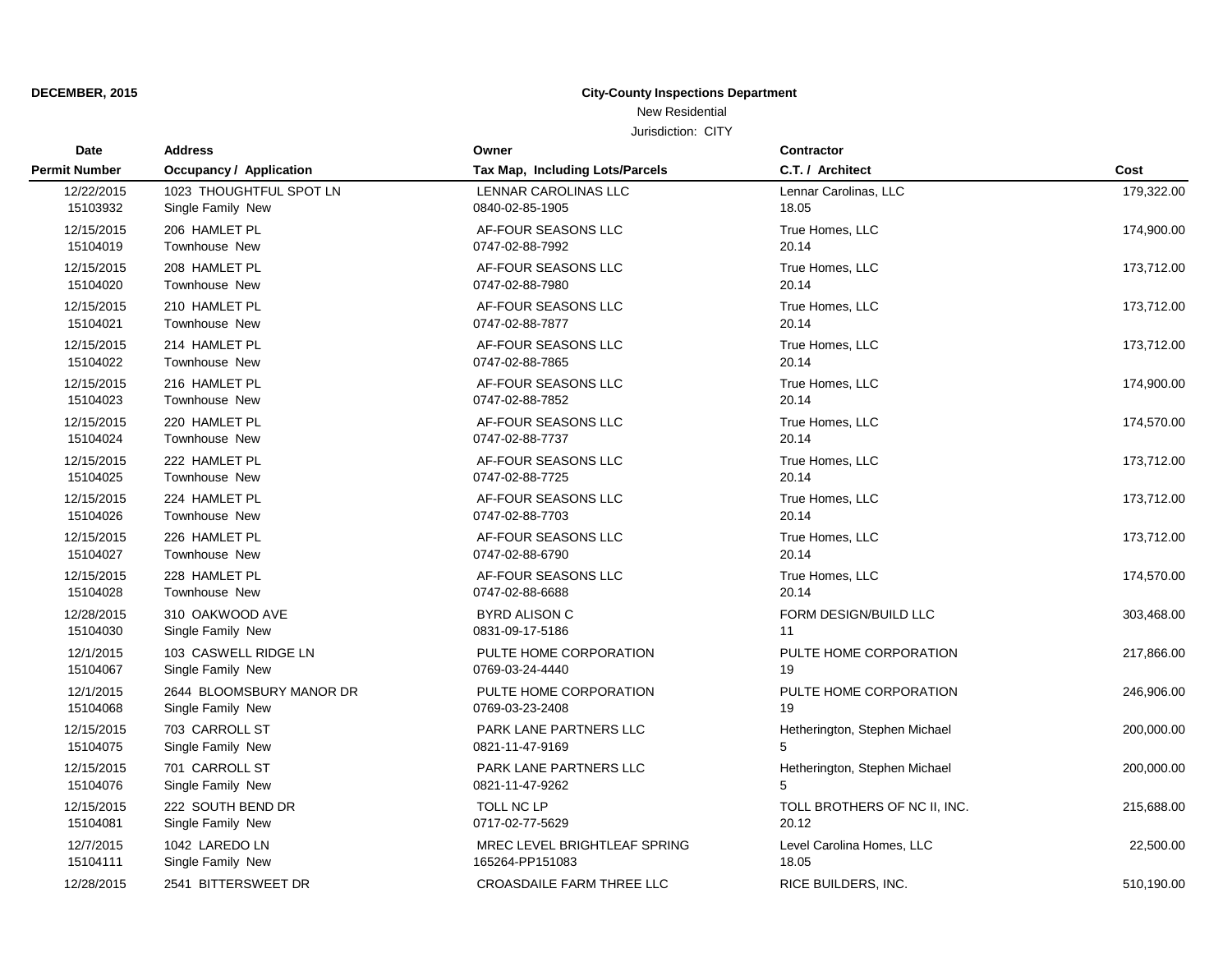# **DECEMBER, 2015 City-County Inspections Department**

New Residential

| Date          | <b>Address</b>                 | Owner                           | <b>Contractor</b>                      |            |
|---------------|--------------------------------|---------------------------------|----------------------------------------|------------|
| Permit Number | <b>Occupancy / Application</b> | Tax Map, Including Lots/Parcels | C.T. / Architect                       | Cost       |
| 15104161      | Single Family New              | 0813-02-66-3784                 | 17.07                                  |            |
| 12/28/2015    | 201 NORTHWOOD CIR              | <b>BURTON WILLIE</b>            | ED'S CONTRACTING COMPANY               | 126,500.00 |
| 15104173      | Single Family New              | 0831-05-09-5740                 | 8.02                                   |            |
| 12/16/2015    | 1031 THOUGHTFUL SPOT LN        | LENNAR CAROLINAS LLC            | Lennar Carolinas, LLC                  | 152,658.00 |
| 15104188      | Single Family New              | 0840-02-85-1814                 | 18.05                                  |            |
| 12/16/2015    | 2047 TANNERS MILL DR           | LENNAR CAROLINAS LLC            | Lennar Carolinas, LLC                  | 152,658.00 |
| 15104189      | Single Family New              | 0840-02-86-3416                 | 18.05                                  |            |
| 12/1/2015     | 206 COURT JESTER WAY           | TRUE HOMES LLC                  | True Homes, LLC                        | 168,234.00 |
| 15104190      | Single Family New              | 0757-01-09-0546                 | 20.14                                  |            |
| 12/28/2015    | 3809 ST MARKS RD               | <b>SMITH JACK D</b>             | HALLYBURTON, ROBERT S.                 | 427,812.00 |
| 15104199      | Single Family New              | 0719-01-29-1487                 | 20.08                                  |            |
| 12/28/2015    | 135 BURLINGTON MILL CT         | PULTE HOME CORPORATION          | PULTE HOME CORPORATION                 | 173,778.00 |
| 15104202      | Single Family New              | 0769-03-34-4422                 | 19                                     |            |
| 12/28/2015    | 120 BURLINGTON MILL CT         | PULTE HOME CORPORATION          | PULTE HOME CORPORATION                 | 231,462.00 |
| 15104203      | Single Family New              | 0769-03-34-2625                 | 19                                     |            |
| 12/7/2015     | 108 CASWELL RIDGE LN           | PULTE HOME CORPORATION          | PULTE HOME CORPORATION                 | 206,712.00 |
| 15104204      | Single Family New              | 0769-03-24-4148                 | 19                                     |            |
| 12/7/2015     | 104 CASWELL RIDGE LN           | PULTE HOME CORPORATION          | PULTE HOME CORPORATION                 | 224,532.00 |
| 15104205      | Single Family New              | 0769-03-24-3282                 | 19                                     |            |
| 12/7/2015     | 105 CASWELL RIDGE LN           | PULTE HOME CORPORATION          | PULTE HOME CORPORATION                 | 224,070.00 |
| 15104206      | Single Family New              | 0769-03-24-4396                 | 19                                     |            |
| 12/7/2015     | 107 CASWELL RIDGE LN           | PULTE HOME CORPORATION          | PULTE HOME CORPORATION                 | 260,106.00 |
| 15104207      | Single Family New              | 0769-03-24-5352                 | 19                                     |            |
| 12/7/2015     | 117 CASWELL RIDGE LN           | PULTE HOME CORPORATION          | PULTE HOME CORPORATION                 | 217,866.00 |
| 15104208      | Single Family New              | 0769-03-24-7110                 | 19                                     |            |
| 12/28/2015    | 108 BURLINGTON MILL CT         | PULTE HOME CORPORATION          | PULTE HOME CORPORATION                 | 157,872.00 |
| 15104209      | Single Family New              | 0769-03-34-1804                 | 19                                     |            |
| 12/22/2015    | 423 KINNAKEET DR               | ELD CARDINAL OAKS LLC           | Level Carolina Homes, LLC              | 174,240.00 |
| 15104210      | Single Family New              | 0852-01-45-7173                 | 18.04                                  |            |
| 12/15/2015    | 2616 BLOOMSBURY MANOR DR       | PULTE HOME CORPORATION          | PULTE HOME CORPORATION                 | 281,556.00 |
| 15104211      | Single Family New              | 0769-03-13-9906                 | 19                                     |            |
| 12/3/2015     | 1805 CAPSTONE DR               | COMMUNITY DEVELOPMENT CAPITAL   | Meritage Homes of North Carolina, Inc. | 290,597.70 |
| 15104212      | Single Family New              | 0717-04-81-1322                 | 20.12                                  |            |
| 12/2/2015     | 220 KINNEY GLENN CT            | STANDARD PACIFIC OF THE         | STANDARD PACIFIC OF THE CAROLINAS, LLC | 204,930.00 |
| 15104213      | Single Family New              | 215886-PP151128                 | 20.11                                  |            |
| 12/28/2015    | 4121 KING CHARLES RD           | <b>SZOSTAK THADDEUS K</b>       | <b>GRAYSON DARE HOMES, INC.</b>        | 241,824.00 |
| 15104254      | Single Family New              | 0709-04-92-6004                 | 20.18                                  |            |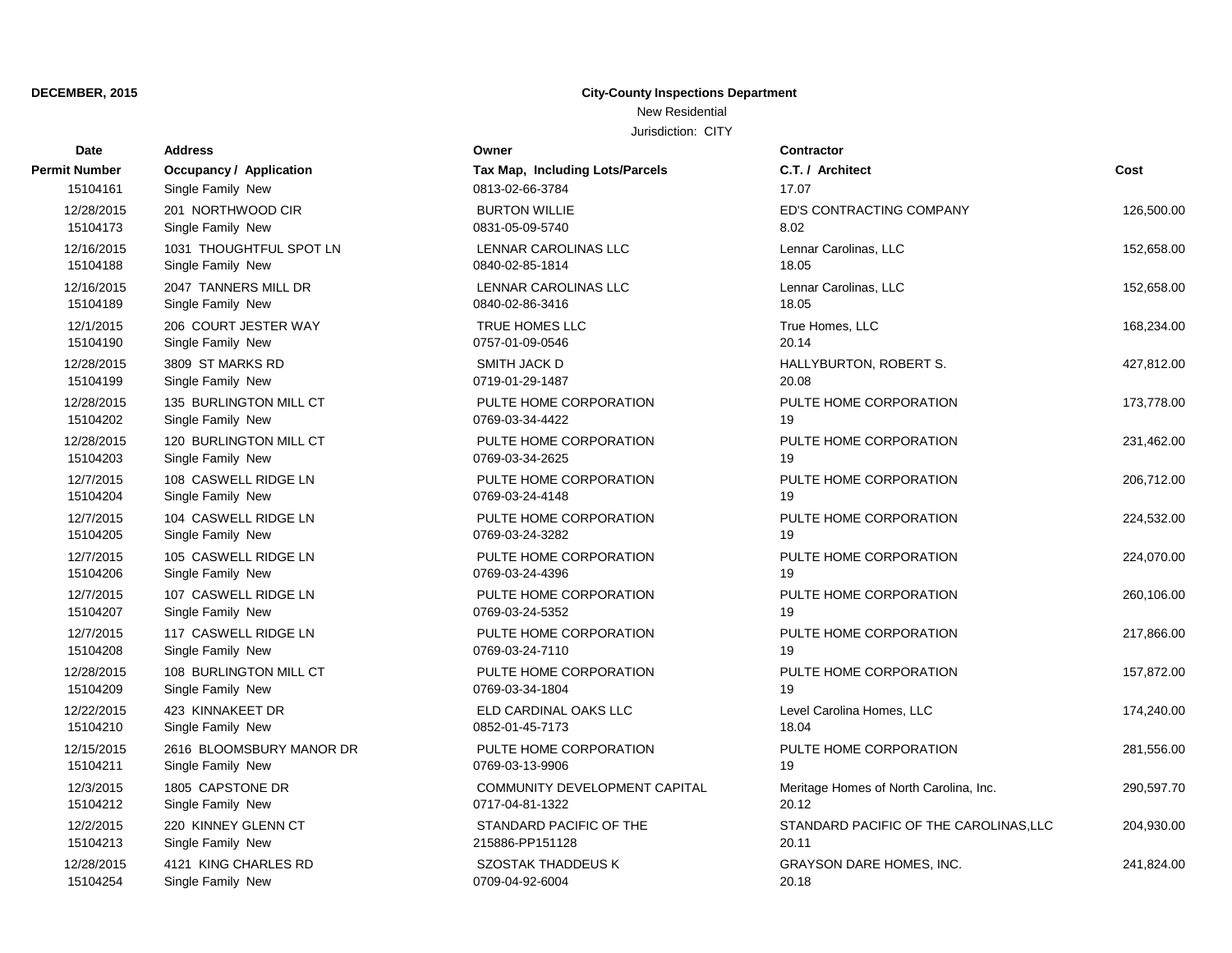# **Date Contractor Address Owner Permit Number Occupancy / Application Tax Map, Including Lots** 15104264 Single Family New 165264-PP151057 15104274 Single Family New 2012 10:00 0769-01-36-8224 15104275 Single Family New 0769-01-35-3513 15104276 Single Family New 2012 10:00 0769-01-35-3462 15104277 Single Family New 20050-04-62-8171 15104278 Single Family New 20158-03-12-6146 15104279 Single Family New 20158-03-22-3819 15104284 Single Family New 0820-05-18-3993 15104288 Single Family New 0852-01-45-6245 15104295 Single Family New 200852-01-45-5581 15104296 Single Family New 20052-01-45-8180 15104299 Single Family New 0821-16-83-0132 15104310 Single Family New 0831-20-91-5870 15104331 Single Family New 2012 2021 2022-4832 15104343 Townhouse New 2001 15104343 Townhouse New 2014 15104344 Townhouse New 2012 10:00 0747-02-88-7565 15104345 Townhouse New 2012 10:00 0747-02-88-7595 15104346 Townhouse New 2012 10:00 0747-02-88-8525

### **DECEMBER, 2015 City-County Inspections Department**

New Residential

| υαισ                   |                                       |                                                |                                     |            |
|------------------------|---------------------------------------|------------------------------------------------|-------------------------------------|------------|
| ıit Number             | <b>Occupancy / Application</b>        | Tax Map, Including Lots/Parcels                | C.T. / Architect                    | Cost       |
| 12/9/2015              | 3506 FLAT RIVER DR                    | MREC LEVEL BRIGHTLEAF SPRING                   | Level Carolina Homes, LLC           | 190,542.00 |
| 15104264               | Single Family New                     | 165264-PP151057                                | 18.05                               |            |
| 12/31/2015             | 106 CHAMBERS FIELD CT                 | PULTE HOME CORPORATION                         | PULTE HOME CORPORATION              | 135,000.00 |
| 15104274               | Single Family New                     | 0769-01-36-8224                                | 19                                  |            |
| 12/28/2015             | 108 RAIFORD CT                        | PULTE HOME CORPORATION                         | PULTE HOME CORPORATION              | 185,000.00 |
| 15104275               | Single Family New                     | 0769-01-35-3513                                | 19                                  |            |
| 12/28/2015             | 102 RAIFORD CT                        | PULTE HOME CORPORATION                         | PULTE HOME CORPORATION              | 170,000.00 |
| 15104276               | Single Family New                     | 0769-01-35-3462                                | 19                                  |            |
| 12/11/2015             | 1018 LAREDO LN                        | MREC LEVEL BRIGHTLEAF SPRING                   | Level Carolina Homes, LLC           | 131,500.00 |
| 15104277               | Single Family New                     | 0850-04-62-8171                                | 18.05                               |            |
| 12/9/2015              | 1032 BRANWELL DR                      | BETHPAGE ACQUISITION PARTNERS                  | AVH CAROLINAS, LLC.                 | 346,632.00 |
| 15104278               | Single Family New                     | 0758-03-12-6146                                | 20.14                               |            |
| 12/9/2015              | 1012 CADENCE LN                       | ALFC-PAGE ROAD LLC                             | AVH CAROLINAS, LLC.                 | 195,756.00 |
| 15104279               | Single Family New                     | 0758-03-22-3819                                | 20.14                               |            |
| 12/17/2015             | 800 WOODRIDGE DR                      | TRIANGLE SERVICE CENTER INC<br>0820-05-18-3993 | Outdoor & More<br>6                 | 28,500.00  |
| 15104284               | Single Family New                     |                                                |                                     |            |
| 12/15/2015<br>15104288 | 403 KINNAKEET DR<br>Single Family New | ELD CARDINAL OAKS LLC<br>0852-01-45-6245       | Level Carolina Homes, LLC<br>18.04  | 111,500.00 |
| 12/15/2015             | 315 KINNAKEET DR                      | ELD CARDINAL OAKS LLC                          | Level Carolina Homes, LLC           |            |
| 15104295               | Single Family New                     | 0852-01-45-5581                                | 18.04                               | 111,500.00 |
| 12/15/2015             | 427 KINNAKEET DR                      | ELD CARDINAL OAKS LLC                          | Level Carolina Homes, LLC           | 111,500.00 |
| 15104296               | Single Family New                     | 0852-01-45-8180                                | 18.04                               |            |
| 12/8/2015              | 101 W PIEDMONT AVE                    | SELF-HELP VENTURES FUND                        | WALLACE, B. DESIGN & CONSTRUCTION   | 105,000.00 |
| 15104299               | Single Family New                     | 0821-16-83-0132                                | 12.01                               |            |
| 12/10/2015             | 2734 OWEN ST                          | HABITAT FOR HUMANITY OF DURHAM                 | HABITAT FOR HUMANITY OF DURHAM INC. | 95,700.00  |
| 15104310               | Single Family New                     | 0831-20-91-5870                                | 10.01                               |            |
| 12/15/2015             | 1008 CADENCE LN                       | BETHPAGE ACQUISITION PARTNERS                  | AVH CAROLINAS, LLC.                 | 191,703.00 |
| 15104331               | Single Family New                     | 0758-03-22-4832                                | 20.14                               |            |
| 12/22/2015             | 5449 JESSIP ST                        | LENNAR CAROLINAS LLC                           | Lennar Carolinas, LLC               | 162,360.00 |
| 15104343               | <b>Townhouse New</b>                  | 0747-02-88-7535                                | 20.14                               |            |
| 12/22/2015             | 5451 JESSIP ST                        | LENNAR CAROLINAS LLC                           | Lennar Carolinas, LLC               | 166,188.00 |
| 15104344               | <b>Townhouse New</b>                  | 0747-02-88-7565                                | 20.14                               |            |
| 12/22/2015             | 5453 JESSIP ST                        | LENNAR CAROLINAS LLC                           | Lennar Carolinas, LLC               | 166,188.00 |
| 15104345               | <b>Townhouse New</b>                  | 0747-02-88-7595                                | 20.14                               |            |
| 12/22/2015             | 5455 JESSIP ST                        | LENNAR CAROLINAS LLC                           | Lennar Carolinas, LLC               | 163,488.00 |
| 15104346               | Townhouse New                         | 0747-02-88-8525                                | 20.14                               |            |
| 12/22/2015             | 5457 JESSIP ST                        | LENNAR CAROLINAS LLC                           | Lennar Carolinas, LLC               | 162,360.00 |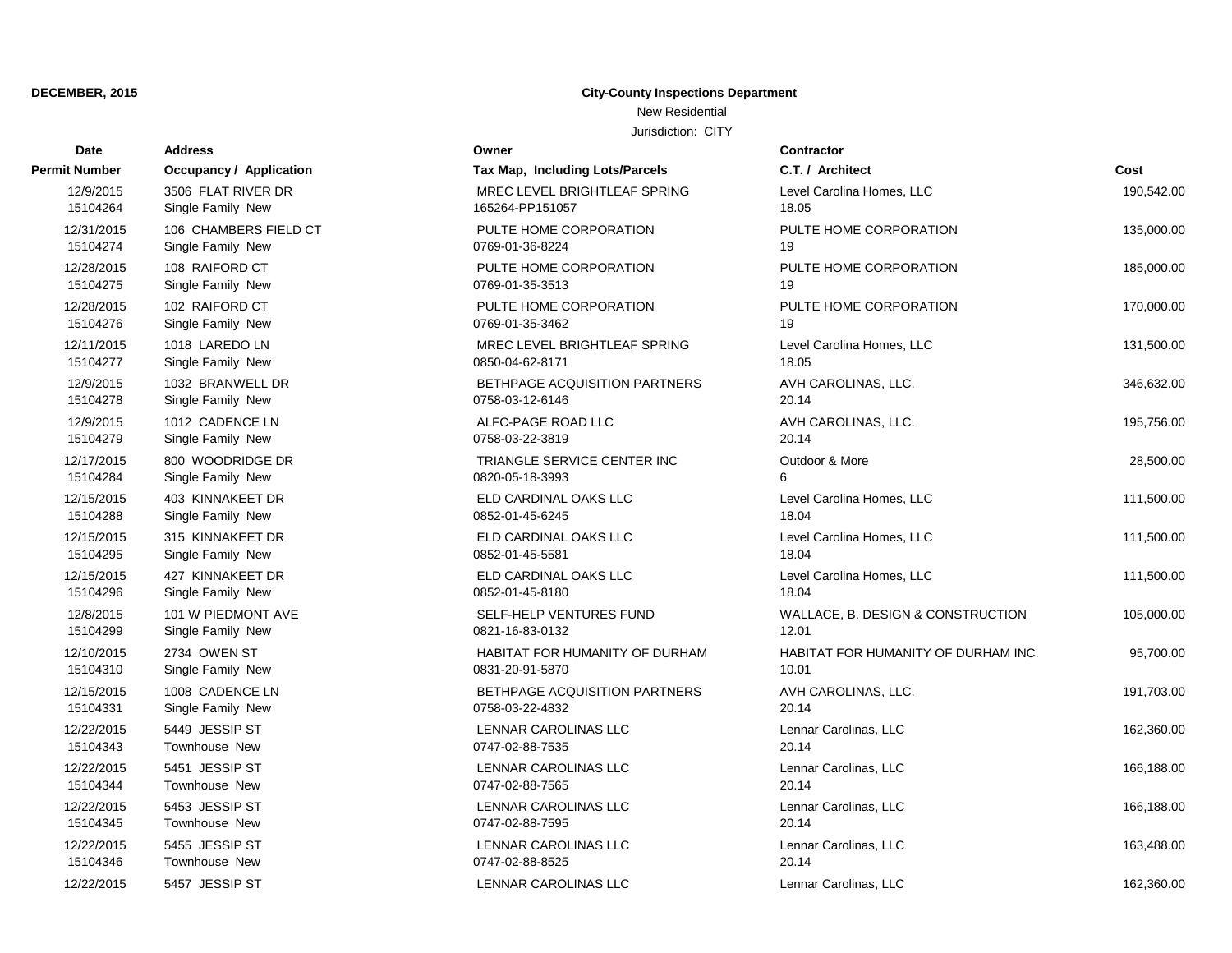### **DECEMBER, 2015 City-County Inspections Department** New Residential

| Date          | <b>Address</b>                 | Owner                           | <b>Contractor</b>                      |            |
|---------------|--------------------------------|---------------------------------|----------------------------------------|------------|
| Permit Number | <b>Occupancy / Application</b> | Tax Map, Including Lots/Parcels | C.T. / Architect                       | Cost       |
| 15104347      | <b>Townhouse New</b>           | 0747-02-88-8555                 | 20.14                                  |            |
| 12/31/2015    | 1025 THOUGHTFUL SPOT LN        | <b>LENNAR CAROLINAS LLC</b>     | Lennar Carolinas, LLC                  | 148,566.00 |
| 15104348      | Single Family New              | 0840-02-85-1902                 | 18.05                                  |            |
| 12/31/2015    | 1029 THOUGHTFUL SPOT LN        | <b>LENNAR CAROLINAS LLC</b>     | Lennar Carolinas, LLC                  | 179,454.00 |
| 15104349      | Single Family New              | 0840-02-85-1808                 | 18.05                                  |            |
| 12/31/2015    | 1033 THOUGHTFUL SPOT LN        | LENNAR CAROLINAS LLC            | Lennar Carolinas, LLC                  | 179,454.00 |
| 15104350      | Single Family New              | 0840-02-85-1810                 | 18.05                                  |            |
| 12/28/2015    | 110 RAIFORD CT                 | PULTE HOME CORPORATION          | PULTE HOME CORPORATION                 | 138,666.00 |
| 15104369      | Single Family New              | 0769-01-35-3508                 | 19                                     |            |
| 12/15/2015    | 1505 ANTHOLOGY DR              | ALFC-PAGE ROAD LLC              | AVH CAROLINAS, LLC.                    | 238,260.00 |
| 15104375      | Single Family New              | 0758-03-32-1641                 | 20.14                                  |            |
| 12/15/2015    | 1506 ANTHOLOGY DR              | AVH BETHPAGE LLC                | AVH CAROLINAS, LLC.                    | 221,100.00 |
| 15104376      | Single Family New              | 0758-03-22-9671                 | 20.14                                  |            |
| 12/15/2015    | 1507 ANTHOLOGY DR              | AVH BETHPAGE LLC                | AVH CAROLINAS, LLC.                    | 253,506.00 |
| 15104377      | Single Family New              | 0758-03-32-1523                 | 20.14                                  |            |
| 12/15/2015    | 10 SAN RIMINI WAY              | MAIDA VALE LLC                  | Southern Distinctive Homes, LLC        | 775,375.00 |
| 15104379      | Single Family New              | 0709-03-02-6845                 | 20.18                                  |            |
| 12/28/2015    | 104 GEM YARN LN                | PULTE HOME CORPORATION          | PULTE HOME CORPORATION                 | 193,842.00 |
| 15104389      | Single Family New              | 0769-03-44-7562                 | 19                                     |            |
| 12/28/2015    | 1113 CLAY HILL WAY             | PULTE HOME CORPORATION          | PULTE HOME CORPORATION                 | 155,232.00 |
| 15104390      | Single Family New              | 0769-01-35-9282                 | 19                                     |            |
| 12/28/2015    | 106 RAIFORD CT                 | PULTE HOME CORPORATION          | PULTE HOME CORPORATION                 | 141,240.00 |
| 15104391      | Single Family New              | 0769-01-35-3429                 | 19                                     |            |
| 12/28/2015    | 105 RAIFORD CT                 | PULTE HOME CORPORATION          | PULTE HOME CORPORATION                 | 129,492.00 |
| 15104392      | Single Family New              | 0769-01-35-1389                 | 19                                     |            |
| 12/28/2015    | 107 RAIFORD CT                 | PULTE HOME CORPORATION          | PULTE HOME CORPORATION                 | 146,454.00 |
| 15104393      | Single Family New              | 0769-01-35-1463                 | 19                                     |            |
| 12/28/2015    | 1206 BLOOMSBURY MANOR DR       | PULTE HOME CORPORATION          | PULTE HOME CORPORATION                 | 183,018.00 |
| 15104394      | Single Family New              | 0769-01-35-4352                 | 19                                     |            |
| 12/15/2015    | 519 TIMPSON AVE                | <b>MREC BRIGHTLEAF LLC</b>      | Ryan Builders-North Carolina, LLC, Dan | 124,608.00 |
| 15104400      | <b>Townhouse New</b>           | 0850-04-50-0156                 | 18.05                                  |            |
| 12/15/2015    | 521 TIMPSON AVE                | MREC BRIGHTLEAF LLC             | Ryan Builders-North Carolina, LLC, Dan | 122,628.00 |
| 15104401      | Townhouse New                  | 0850-04-50-0136                 | 18.05                                  |            |
| 12/15/2015    | 523 TIMPSON AVE                | MREC BRIGHTLEAF LLC             | Ryan Builders-North Carolina, LLC, Dan | 125,598.00 |
| 15104402      | <b>Townhouse New</b>           | 0850-04-50-0116                 | 18.05                                  |            |
| 12/15/2015    | 525 TIMPSON AVE                | MREC BRIGHTLEAF LLC             | Ryan Builders-North Carolina, LLC, Dan | 124,608.00 |
| 15104403      | Townhouse New                  | 0850-04-40-9196                 | 18.05                                  |            |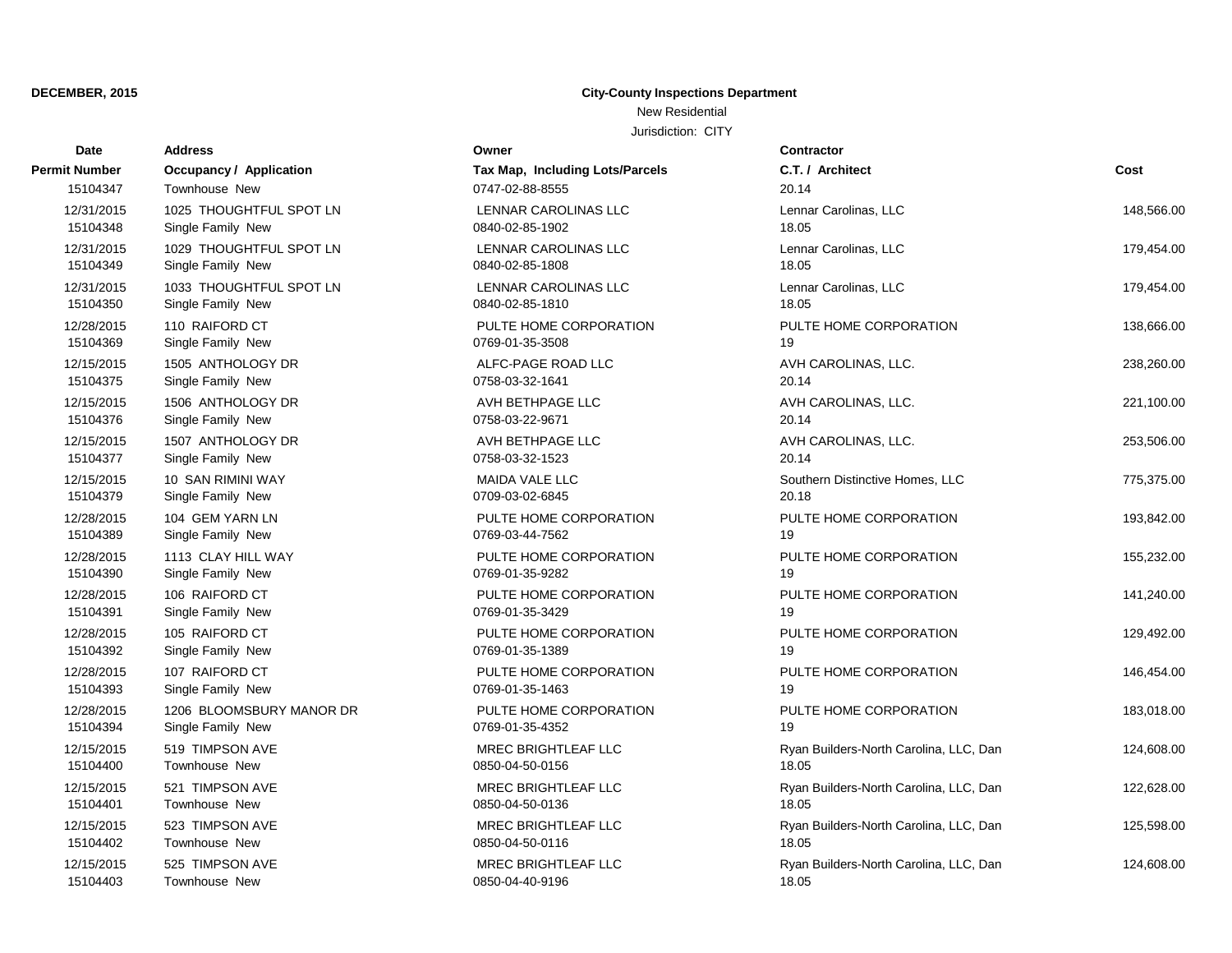### **DECEMBER, 2015 City-County Inspections Department** New Residential

Jurisdiction: CITY

| Date                 | <b>Address</b>                 | Owner                           | <b>Contractor</b> |
|----------------------|--------------------------------|---------------------------------|-------------------|
| <b>Permit Number</b> | <b>Occupancy / Application</b> | Tax Map, Including Lots/Parcels | C.T. / Arch       |
| 12/15/2015           | 527 TIMPSON AVE                | MREC BRIGHTLEAF LLC             | Ryan Build        |
| 15104404             | <b>Townhouse New</b>           | 0850-03-40-9166                 | 18.05             |
| 12/31/2015           | 102 CASWELL RIDGE LN           | PULTE HOME CORPORATION          | PULTE HO          |
| 15104416             | Single Family New              | 0769-03-24-3236                 | 19                |
| 12/31/2015           | 205 DANIELS POST CT            | PULTE HOME CORPORATION          | PULTE HO          |
| 15104417             | Single Family New              | 0769-03-23-5728                 | 19                |
| 12/28/2015           | 1204 BLOOMSBURY MANOR DR       | PULTE HOME CORPORATION          | PULTE HO          |
| 15104445             | Single Family New              | 0769-01-35-4219                 | 19                |
| 12/28/2015           | 111 RAIFORD CT                 | PULTE HOME CORPORATION          | PULTE HO          |
| 15104446             | Single Family New              | 0769-01-35-1510                 | 19                |
| 12/28/2015           | 133 BURLINGTON MILL CT         | PULTE HOME CORPORATION          | PULTE HO          |
| 15104458             | Single Family New              | 0769-03-34-4427                 | 19                |
| 12/28/2015           | 119 FOXBOROUGH LN              | <b>GK BRIGHTWOOD LLLP</b>       | CALATLAN          |
| 15104471             | Single Family New              | 0850-04-74-3716                 | 18.05             |
| 12/28/2015           | 121 FOXBOROUGH LN              | <b>GK BRIGHTWOOD LLLP</b>       | CALATLAN          |
| 15104472             | Single Family New              | 0850-04-74-2881                 | 18.05             |
| 12/28/2015           | 1021 POPLAR ST                 | <b>GK BRIGHTWOOD LLLP</b>       | CALATLAN          |
| 15104473             | Single Family New              | 0850-04-73-6859                 | 18.05             |
| 12/28/2015           | 1111 CADENCE LN                | BETHPAGE ACQUISITION PARTNERS   | <b>AVH CARC</b>   |
| 15104474             | Single Family New              | 0758-03-12-8775                 | 20.14             |
| 12/28/2015           | 1526 ANTHOLOGY DR              | AVH BETHPAGE LLC                | <b>AVH CARC</b>   |
| 15104475             | Single Family New              | 0758-03-22-6449                 | 20.14             |
| 12/28/2015           | 1517 ANTHOLOGY DR              | BETHPAGE ACQUISITION PARTNERS   | <b>AVH CARC</b>   |
| 15104476             | Single Family New              | 0758-03-22-9308                 | 20.14             |
| 12/28/2015           | 128 TOKEN HOUSE RD             | EASTWOOD HOMES OF RALEIGH LLC   | <b>JOSEPH K</b>   |
| 15104480             | Townhouse New                  | 0850-03-23-0479                 | 18.05             |
| 12/28/2015           | 1116 MAGIC HOLLOW RD           | COMMUNITY DEVELOPMENT CAPITAL   | Meritage He       |
| 15104499             | Single Family New              | 0717-04-71-6659                 | 20.12             |
| 12/28/2015           | 109 RAIFORD CT                 | PULTE HOME CORPORATION          | PULTE HO          |
| 15104503             | Single Family New              | 0769-01-35-1446                 | 19                |
| 12/28/2015           | 121 VIRGINIA CREST WAY         | PULTE HOME CORPORATION          | PULTE HO          |
| 15104504             | Single Family New              | 0769-03-34-1537                 | 19                |
| 12/28/2015           | 2628 BLOOMSBURY MANOR DR       | PULTE HOME CORPORATION          | PULTE HO          |
| 15104505             | Single Family New              | 0769-03-13-9618                 | 19                |
| 12/30/2015           | 105 W PIEDMONT AVE             | SELF HELP VENTURES FUND         | WALLACE,          |
| 15104508             | Single Family New              | 0821-16-83-0124                 | 12.01             |
| 12/31/2015           | 115 SWIFT CREEK XING           | <b>TOLL NC LP</b>               | <b>TOLL BRO</b>   |

| it Number  | Occupancy / Application  | Tax Map, Including Lots/Parcels | C.T. / Architect                       | Cost       |
|------------|--------------------------|---------------------------------|----------------------------------------|------------|
| 12/15/2015 | 527 TIMPSON AVE          | MREC BRIGHTLEAF LLC             | Ryan Builders-North Carolina, LLC, Dan | 122,628.00 |
| 15104404   | <b>Townhouse New</b>     | 0850-03-40-9166                 | 18.05                                  |            |
| 12/31/2015 | 102 CASWELL RIDGE LN     | PULTE HOME CORPORATION          | PULTE HOME CORPORATION                 | 235,000.00 |
| 15104416   | Single Family New        | 0769-03-24-3236                 | 19                                     |            |
| 12/31/2015 | 205 DANIELS POST CT      | PULTE HOME CORPORATION          | PULTE HOME CORPORATION                 | 225,000.00 |
| 15104417   | Single Family New        | 0769-03-23-5728                 | 19                                     |            |
| 12/28/2015 | 1204 BLOOMSBURY MANOR DR | PULTE HOME CORPORATION          | PULTE HOME CORPORATION                 | 190,000.00 |
| 15104445   | Single Family New        | 0769-01-35-4219                 | 19                                     |            |
| 12/28/2015 | 111 RAIFORD CT           | PULTE HOME CORPORATION          | PULTE HOME CORPORATION                 | 175,000.00 |
| 15104446   | Single Family New        | 0769-01-35-1510                 | 19                                     |            |
| 12/28/2015 | 133 BURLINGTON MILL CT   | PULTE HOME CORPORATION          | PULTE HOME CORPORATION                 | 200,000.00 |
| 15104458   | Single Family New        | 0769-03-34-4427                 | 19                                     |            |
| 12/28/2015 | 119 FOXBOROUGH LN        | <b>GK BRIGHTWOOD LLLP</b>       | CALATLANTIC GROUP, INC.                | 250,008.00 |
| 15104471   | Single Family New        | 0850-04-74-3716                 | 18.05                                  |            |
| 12/28/2015 | 121 FOXBOROUGH LN        | <b>GK BRIGHTWOOD LLLP</b>       | CALATLANTIC GROUP, INC.                | 177,479.00 |
| 15104472   | Single Family New        | 0850-04-74-2881                 | 18.05                                  |            |
| 12/28/2015 | 1021 POPLAR ST           | <b>GK BRIGHTWOOD LLLP</b>       | CALATLANTIC GROUP, INC.                | 178,200.00 |
| 15104473   | Single Family New        | 0850-04-73-6859                 | 18.05                                  |            |
| 12/28/2015 | 1111 CADENCE LN          | BETHPAGE ACQUISITION PARTNERS   | AVH CAROLINAS, LLC.                    | 155,100.00 |
| 15104474   | Single Family New        | 0758-03-12-8775                 | 20.14                                  |            |
| 12/28/2015 | 1526 ANTHOLOGY DR        | AVH BETHPAGE LLC                | AVH CAROLINAS, LLC.                    | 169,092.00 |
| 15104475   | Single Family New        | 0758-03-22-6449                 | 20.14                                  |            |
| 12/28/2015 | 1517 ANTHOLOGY DR        | BETHPAGE ACQUISITION PARTNERS   | AVH CAROLINAS, LLC.                    | 167,838.00 |
| 15104476   | Single Family New        | 0758-03-22-9308                 | 20.14                                  |            |
| 12/28/2015 | 128 TOKEN HOUSE RD       | EASTWOOD HOMES OF RALEIGH LLC   | <b>JOSEPH K. STEWART</b>               | 138,930.00 |
| 15104480   | <b>Townhouse New</b>     | 0850-03-23-0479                 | 18.05                                  |            |
| 12/28/2015 | 1116 MAGIC HOLLOW RD     | COMMUNITY DEVELOPMENT CAPITAL   | Meritage Homes of North Carolina, Inc. | 166,518.00 |
| 15104499   | Single Family New        | 0717-04-71-6659                 | 20.12                                  |            |
| 12/28/2015 | 109 RAIFORD CT           | PULTE HOME CORPORATION          | PULTE HOME CORPORATION                 | 185,000.00 |
| 15104503   | Single Family New        | 0769-01-35-1446                 | 19                                     |            |
| 12/28/2015 | 121 VIRGINIA CREST WAY   | PULTE HOME CORPORATION          | PULTE HOME CORPORATION                 | 185,000.00 |
| 15104504   | Single Family New        | 0769-03-34-1537                 | 19                                     |            |
| 12/28/2015 | 2628 BLOOMSBURY MANOR DR | PULTE HOME CORPORATION          | PULTE HOME CORPORATION                 | 280,000.00 |
| 15104505   | Single Family New        | 0769-03-13-9618                 | 19                                     |            |
| 12/30/2015 | 105 W PIEDMONT AVE       | SELF HELP VENTURES FUND         | WALLACE, B. DESIGN & CONSTRUCTION      | 104,000.00 |
| 15104508   | Single Family New        | 0821-16-83-0124                 | 12.01                                  |            |
| 12/31/2015 | 115 SWIFT CREEK XING     | TOLL NC LP                      | TOLL BROTHERS OF NC II, INC.           | 145,651.00 |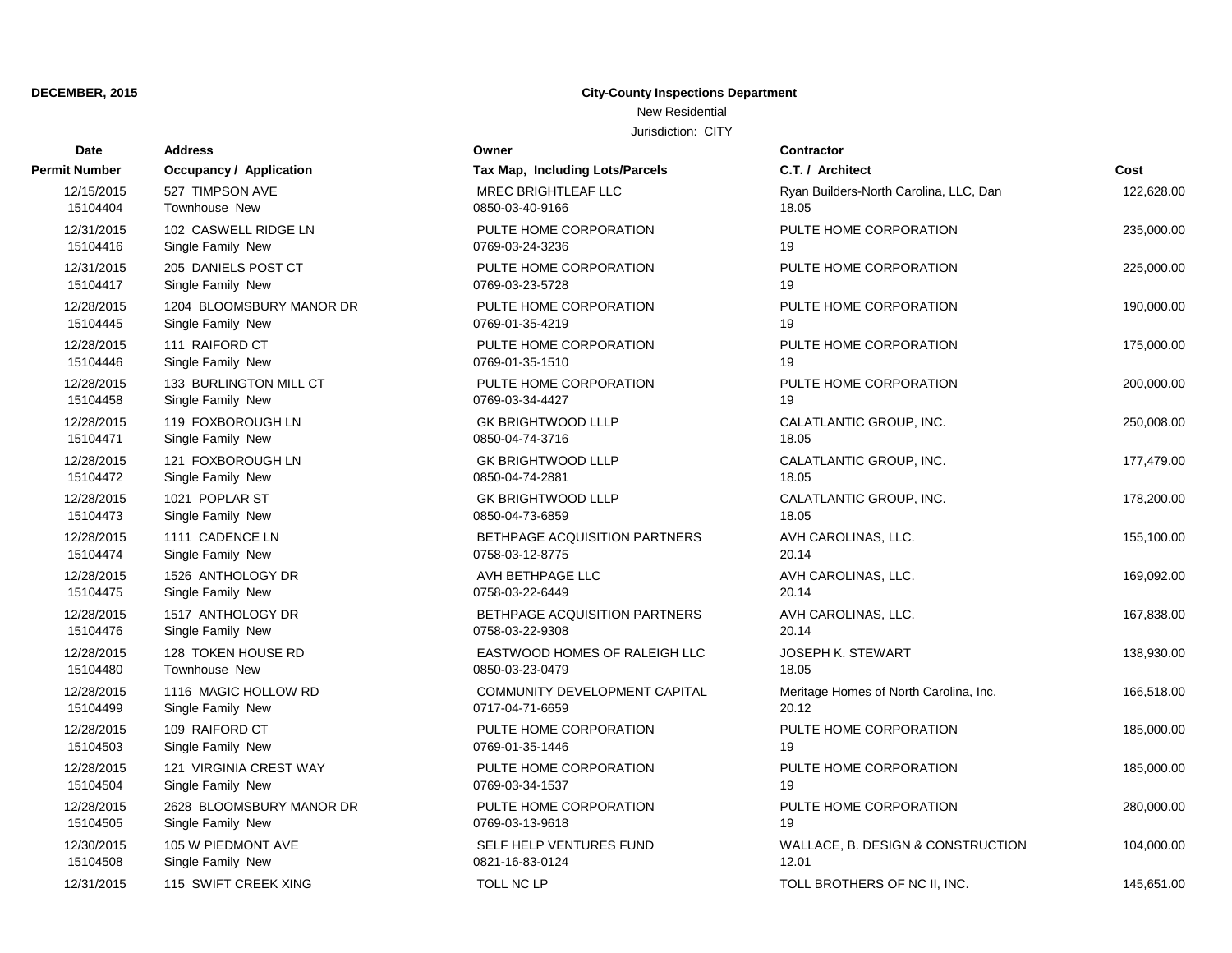### **DECEMBER, 2015 City-County Inspections Department** New Residential

| Date                 | <b>Address</b>                                   | Owner                                        | <b>Contractor</b>          |              |
|----------------------|--------------------------------------------------|----------------------------------------------|----------------------------|--------------|
| Permit Number        | <b>Occupancy / Application</b>                   | Tax Map, Including Lots/Parcels              | C.T. / Architect           | Cost         |
| 15104511             | Single Family New                                | 0717-02-65-2267                              | 20.12                      |              |
| 12/31/2015           | 1718 ROSETTA DR                                  | <b>FASTTRACK LLC</b>                         | Qubic, LLC                 | 212,000.00   |
| 15104519             | Single Family New                                | 0832-18-20-8918                              | $\overline{2}$             |              |
| 12/31/2015           | 1912 BUFFALO WAY                                 | <b>EAST GEER VENTURES LLC</b>                | <b>WADE JURNEY HOMES</b>   | 54,192.89    |
| 15104534             | Single Family New                                | 0842-01-36-3664                              | 18.01                      |              |
| 12/31/2015           | 1524 ANTHOLOGY DR                                | ALFC-PAGE ROAD LLC                           | AVH CAROLINAS, LLC.        | 154,044.00   |
| 15104538             | Single Family New                                | 0758-03-22-6592                              | 20.14                      |              |
| 12/31/2015           | 1907 BUFFALO WAY                                 | <b>EAST GEER VENTURES LLC</b>                | <b>WADE JURNEY HOMES</b>   | 106,752.00   |
| 15104539             | Single Family New                                | 0842-01-36-6601                              | 18.01                      |              |
| 12/31/2015           | 1909 BUFFALO WAY                                 | <b>EAST GEER VENTURES LLC</b>                | <b>WADE JURNEY HOMES</b>   | 98,076.00    |
| 15104540             | Single Family New                                | 0842-01-36-5568                              | 18.01                      |              |
| 12/31/2015           | 1928 BUFFALO WAY                                 | <b>EAST GEER VENTURES LLC</b>                | <b>WADE JURNEY HOMES</b>   | 82,764.00    |
| 15104542             | Single Family New                                | 0842-01-36-0336                              | 18.01                      |              |
| 12/31/2015           | 214 BELLA ROSE DR                                | JEN NORTH CAROLINA 4 LLC                     | Weekley Homes, L.P.        | 235,356.00   |
| 15104543             | Single Family New                                | 0707-01-27-2543                              | 20.12                      |              |
| 12/4/2015            | 2501 CROASDAILE FARM PKWY                        | LAKEFIELD FARM LLC                           | KMW Builders, LLC          | 1,405,433.00 |
| 1512010              | Residential (2) New                              | 0813-04-66-5041                              | 17.05                      |              |
| 12/4/2015<br>1512011 | 2503 CROASDAILE FARM PKWY                        | <b>LAKEFIELD FARM LLC</b>                    | KMW Builders, LLC          | 1,155,632.00 |
|                      | Residential (2) New                              | 0813-04-66-5041                              | 17.05                      |              |
| 12/4/2015<br>1512012 | 2505 CROASDAILE FARM PKWY<br>Residential (2) New | <b>LAKEFIELD FARM LLC</b><br>0813-04-66-5041 | KMW Builders, LLC<br>17.05 | 1,243,684.00 |
|                      |                                                  |                                              |                            |              |
| 12/4/2015<br>1512013 | 2507 CROASDAILE FARM PKWY<br>Residential (2) New | LAKEFIELD FARM LLC<br>0813-04-66-5041        | KMW Builders, LLC<br>17.05 | 1,199,659.00 |
| 12/4/2015            | 2509 CROASDAILE FARM PKWY                        | <b>LAKEFIELD FARM LLC</b>                    | KMW Builders, LLC          | 1,243,684.00 |
| 1512014              | Residential (2) New                              | 0813-04-66-5041                              | 17.05                      |              |
| 12/4/2015            | 2511 CROASDAILE FARM PKWY                        | <b>LAKEFIELD FARM LLC</b>                    | KMW Builders, LLC          | 1,380,524.00 |
| 1512015              | Residential (2) New                              | 0813-04-66-5041                              | 17.05                      |              |
| 12/4/2015            | 2513 CROASDAILE FARM PKWY                        | <b>LAKEFIELD FARM LLC</b>                    | KMW Builders, LLC          | 1,155,632.00 |
| 1512016              | Residential (2) New                              | 0813-04-66-5041                              | 17.05                      |              |
| 12/4/2015            | 2515 CROASDAILE FARM PKWY                        | LAKEFIELD FARM LLC                           | KMW Builders, LLC          | 1,155,632.00 |
| 1512017              | Residential (2) New                              | 0813-04-66-5041                              | 17.05                      |              |
| 12/4/2015            | 2517 CROASDAILE FARM PKWY                        | <b>LAKEFIELD FARM LLC</b>                    | KMW Builders, LLC          | 1,155,632.00 |
| 1512018              | Residential (2) New                              | 0813-04-66-5041                              | 17.05                      |              |
| 12/4/2015            | 2519 CROASDAILE FARM PKWY                        | <b>LAKEFIELD FARM LLC</b>                    | KMW Builders, LLC          | 1,405,433.00 |
| 1512019              | Residential (2) New                              | 0813-04-66-5041                              | 17.05                      |              |
| 12/4/2015            | 2523 CROASDAILE FARM PKWY                        | <b>LAKEFIELD FARM LLC</b>                    | KMW Builders, LLC          | 1,243,684.00 |
| 1512020              | Residential (2) New                              | 0813-04-66-5041                              | 17.05                      |              |